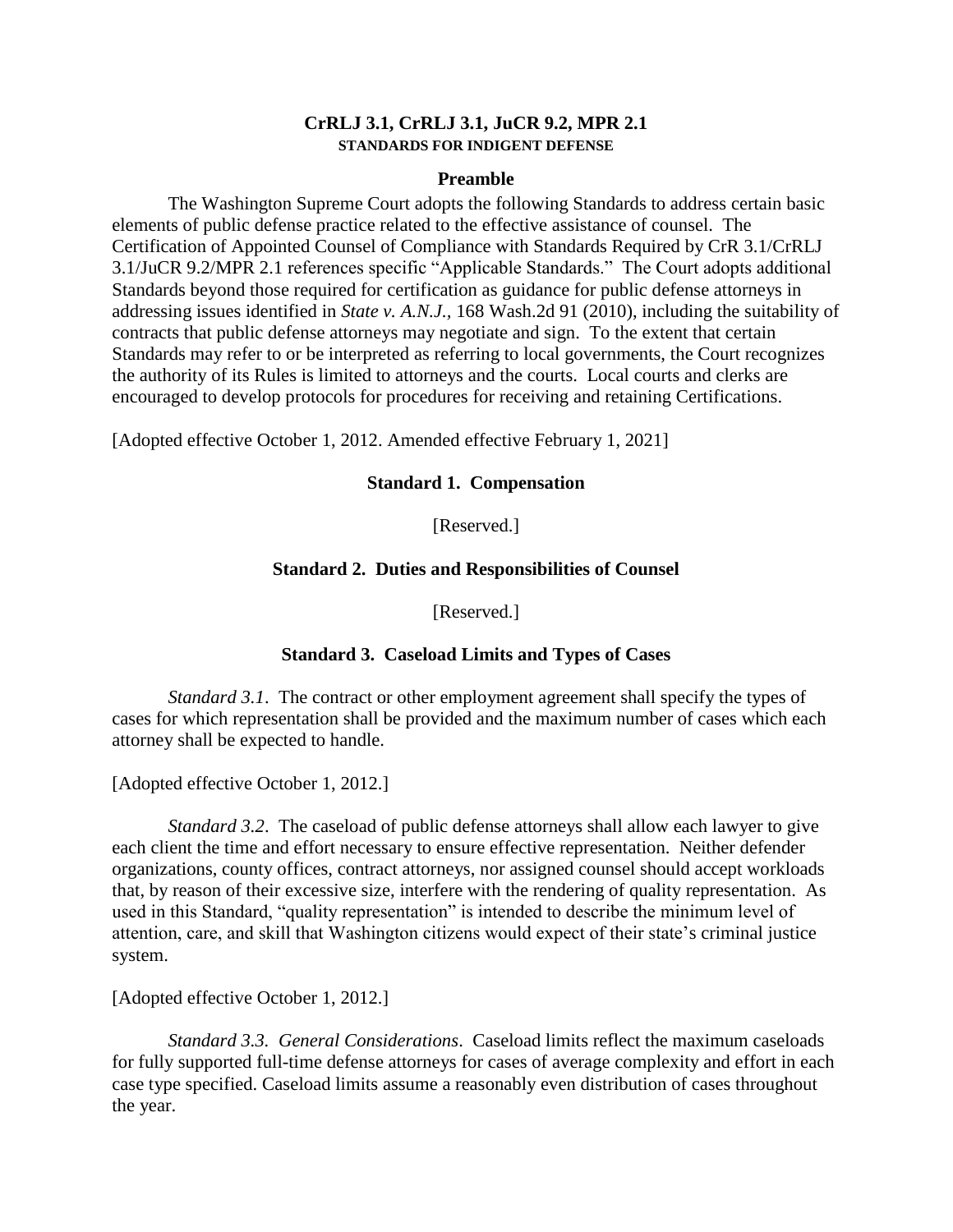The increased complexity of practice in many areas will require lower caseload limits. The maximum caseload limit should be adjusted downward when the mix of case assignments is weighted toward offenses or case types that demand more investigation, legal research and writing, use of experts, use of social workers, or other expenditures of time and resources. Attorney caseloads should be assessed by the workload required, and cases and types of cases should be weighted accordingly.

If a defender or assigned counsel is carrying a mixed caseload including cases from more than one category of cases, these standards should be applied proportionately to determine a full caseload. In jurisdictions where assigned counsel or contract attorneys also maintain private law practices, the caseload should be based on the percentage of time the lawyer devotes to public defense.

The experience of a particular attorney is a factor in the composition of the case types in the attorney's caseload, but it is not a factor in adjusting the applicable numerical caseload limits except as follows: attorneys with less than six months of full time criminal defense experience as an attorney should not be assigned more than two thirds of the applicable maximum numerical caseload limit. This provision applies whether or not the public defense system uses case weighting.

The following types of cases fall within the intended scope of the caseload limits for criminal and juvenile offender cases in standard 3.4 and must be taken into account when assessing an attorney's numerical caseload: partial case representations, sentence violations, specialty or therapeutic courts, transfers, extraditions, representation of material witnesses, petitions for conditional release or final discharge, and other matters that do not involve a new criminal charge.

Definition of case. A case is defined as the filing of a document with the court naming a person as defendant or respondent, to which an attorney is appointed in order to provide representation. In courts of limited jurisdiction multiple citations from the same incident can be counted as one case.

[Adopted effective October 1, 2012; amended effective January 1, 2015.]

*Standard 3.4. Caseload Limits.*The caseload of a full-time public defense attorney or assigned counsel should not exceed the following:

150 felonies per attorney per year; or

300 misdemeanor cases per attorney per year or, in jurisdictions that have not adopted a numerical case weighting system as described in this standard, 400 cases per year; or

250 juvenile offender cases per attorney per year; or

80 open juvenile dependency cases per attorney; or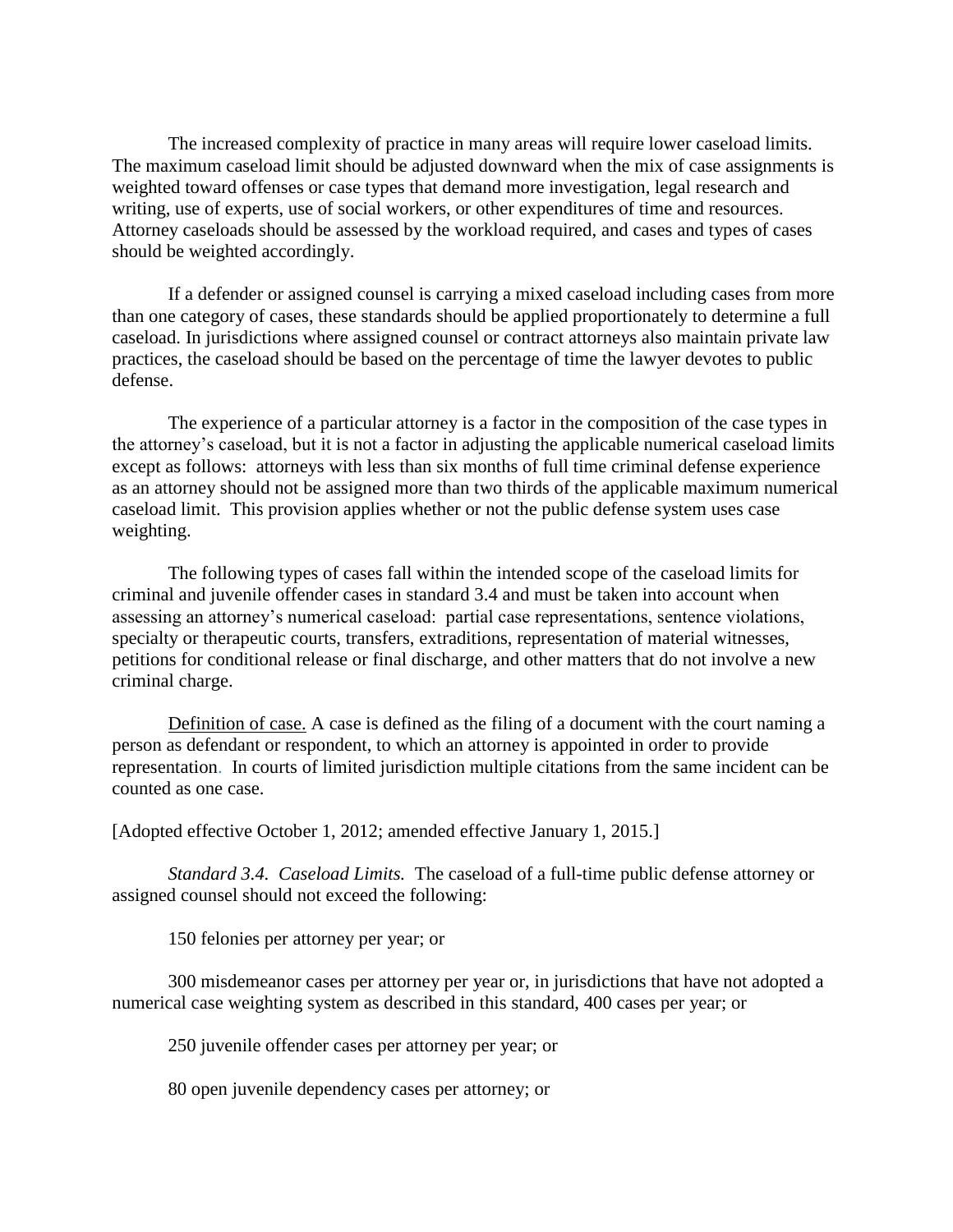250 civil commitment cases per attorney per year; or

1 active death penalty trial court case at a time plus a limited number of non-deathpenalty cases compatible with the time demand of the death penalty case and consistent with the professional requirements of standard 3.2; or

36 appeals to an appellate court hearing a case on the record and briefs per attorney per year. (The 36 standard assumes experienced appellate attorneys handling cases with transcripts of an average length of 350 pages. If attorneys do not have significant appellate experience and/or the average transcript length is greater than 350 pages, the caseload should be accordingly reduced.)

Full-time rule 9 interns who have not graduated from law school may not have caseloads that exceed twenty-five percent (25%) of the caseload limits established for full-time attorneys.

In public defense systems in which attorneys are assigned to represent groups of clients at first appearance or arraignment calendars without an expectation of further or continuing representation for cases that are not resolved at the time (except by dismissal) in addition to individual case assignments, the attorneys' maximum caseloads should be reduced proportionally recognizing that preparing for and appearing at such calendars requires additional attorney time. This provision applies both to systems that employ case weighting and those that do not.

Resolutions of cases by pleas of guilty to criminal charges on a first appearance or arraignment docket are presumed to be rare occurrences requiring careful evaluation of the evidence and the law, as well as thorough communication with clients, and must be counted as one case. This provision applies both to systems that employ case weighting and those that do not.

In public defense systems in which attorneys are assigned to represent groups of clients in routine review hearing calendars in which there is no potential for the imposition of sanctions, the attorneys' maximum caseloads should be reduced proportionally by the amount of time they spend preparing for and appearing at such calendars. This provision applies whether or not the public defense system uses case weighting.

[Adopted effective October 1, 2013, except paragraph 3, regarding misdemeanor caseload limits, effective January 1, 2015; amended effective January 1, 2015.]

*Standard 3.5. Case Counting and Weighting.*Attorneys may not count cases using a case weighting system, unless pursuant to written policies and procedures that have been adopted and published by the local government entity responsible for employing, contracting with, or appointing them. A weighting system must: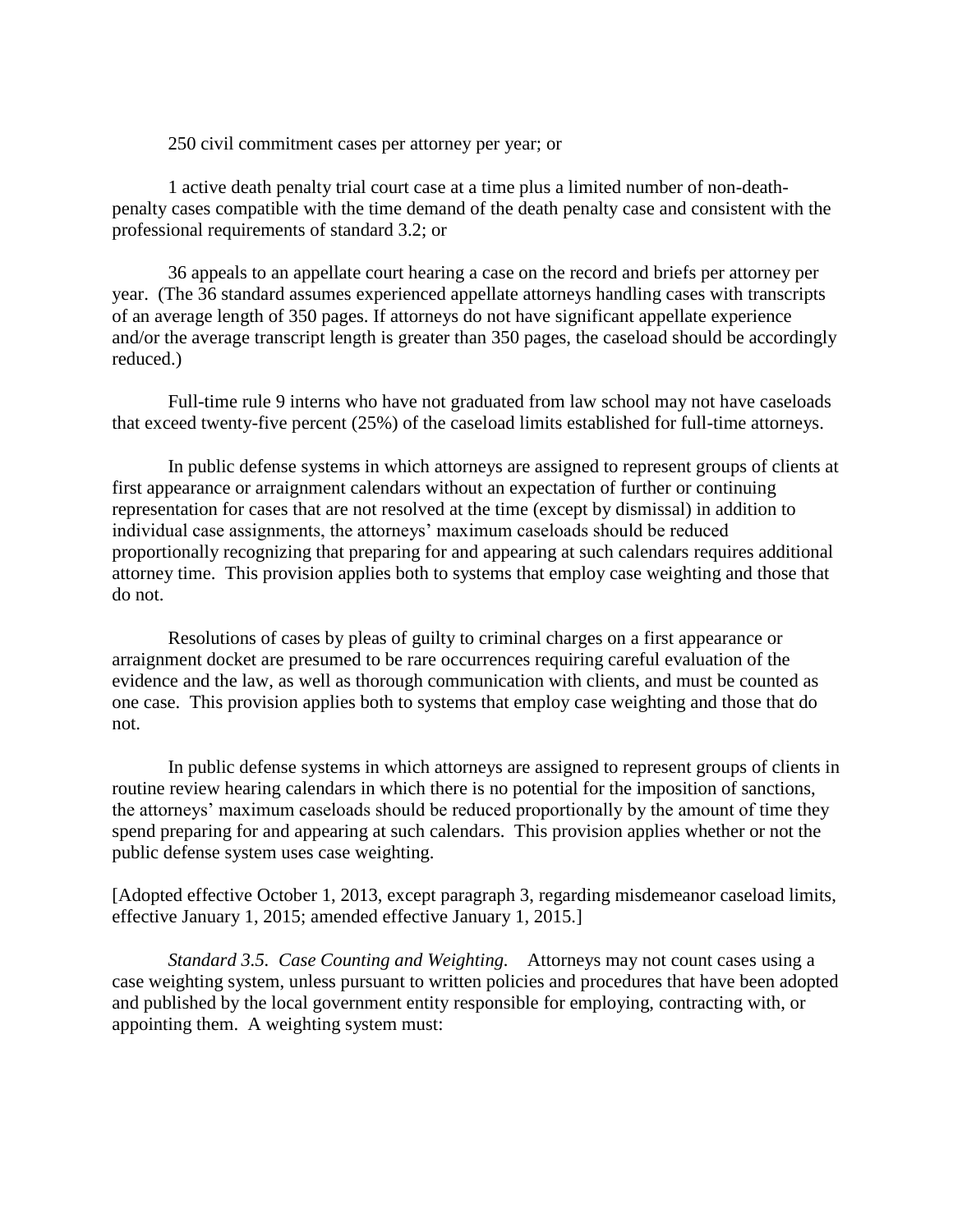- A. recognize the greater or lesser workload required for cases compared to an average case based on a method that adequately assesses and documents the workload involved;
- B. be consistent with these Standards, professional performance guidelines, and the Rules of Professional Conduct;
- C. not institutionalize systems or practices that fail to allow adequate attorney time for quality representation;
- D. be periodically reviewed and updated to reflect current workloads; and
- E. be filed with the State of Washington Office of Public Defense.

Cases should be assessed by the workload required. Cases and types of cases should be weighted accordingly. Cases which are complex, serious, or contribute more significantly to attorney workload than average cases should be weighted upward. In addition, a case weighting system should consider factors that might justify a case weight of less than one case.

[Adopted effective October 1, 2012; amended effective January 1, 2015.]

*Standard 3.6. Case Weighting Examples.* The following are some examples of situations where case weighting might result in representations being weighted as more or less than one case. The listing of specific examples is not intended to suggest or imply that representations in such situations should or must be weighted at more or less than one case, only that they may be, if established by an appropriately adopted case weighting system.

- A. Case Weighting Upward. Serious offenses or complex cases that demand morethan-average investigation, legal research, writing, use of experts, use of social workers, and/or expenditures of time and resources should be weighted upward and counted as more than one case.
- B. Case Weighting Downward. Listed below are some examples of situations where case weighting might justify representations being weighted less than one case. However, care must be taken because many such representations routinely involve significant work and effort and should be weighted at a full case or more.
	- i. Cases that result in partial representations of clients, including client failures to appear and recommencement of proceedings, preliminary appointments in cases in which no charges are filed, appearances of retained counsel, withdrawals or transfers for any reason, or limited appearances for a specific purpose (not including representations of multiple cases on routine dockets).
	- ii. Cases in the criminal or offender case type that do not involve filing of new criminal charges, including sentence violations, extraditions,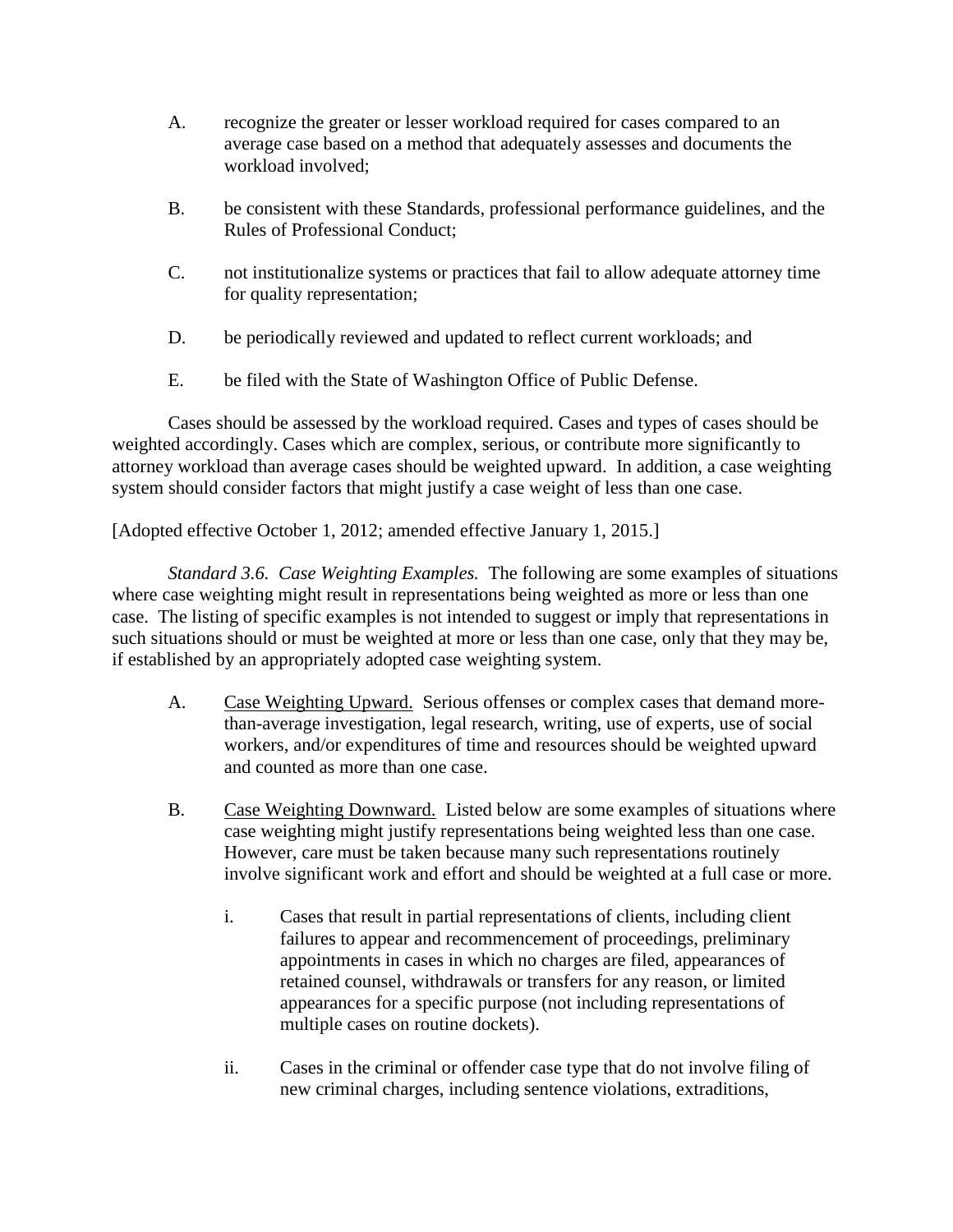representations of material witnesses, and other matters or representations of clients that do not involve new criminal charges. Noncomplex sentence violations should be weighted as at least 1/3 of a case.

- iii. Cases in specialty or therapeutic courts if the attorney is not responsible for defending the client against the underlying charges before or after the client's participation in the specialty or therapeutic court. However, case weighting must recognize that numerous hearings and extended monitoring of client cases in such courts significantly contribute to attorney workload and in many instances such cases may warrant allocation of full case weight or more.
- iv. Representation of a person in a court of limited jurisdiction on a charge which, as a matter of regular practice in the court where the case is pending, can be and is resolved at an early stage of the proceeding by a diversion, reduction to an infraction, stipulation on continuance, or other alternative noncriminal disposition that does not involve a finding of guilt. Such cases should be weighted as at least 1/3 of a case.

[Adopted effective October 1, 2012; amended effective January 1, 2015.]

## **Related Standards**

ABA STANDARDS FOR CRIMINAL JUSTICE: PROSECUTION FUNCTION AND DEFENSE FUNCTION Defense Function std. 4-1.2 (3d ed. 1993)

ABA STANDARDS FOR CRIMINAL JUSTICE: PROVIDING DEFENSE SERVICES std. 5-4.3 (3d ed. 1992)

AM. BAR ASS'N, GUIDELINES FOR THE APPOINTMENT AND PERFORMANCE OF DEFENSE COUNSEL IN DEATH PENALTY CASES (rev. ed. 2003)

ABA Comm. on Ethics & Prof'l Responsibility, Formal Op. 06-441 (2006) (*Ethical Obligations of Lawyers Who Represent Indigent Criminal Defendants When Excessive Caseloads Interfere With Competent and Diligent Representation*)

Am. Council of Chief Defenders, *Statement on Caseloads and Workloads* (Aug. 24, 2007)

ABA House of Delegates, *Eight Guidelines of Public Defense Related to Excessive Caseloads* (Aug. 2009)

TASK FORCE ON COURTS, NAT'L ADVISORY COMM'N ON CRIMINAL STANDARDS & GOALS, COURTS std. 13.12 (1973)

MODEL CODE OF PROF'L RESPONSIBILITY DR 6-101.

ABA House of Delegates, *The Ten Principles of a Public Defense Delivery System* (Feb. 2002)

ABA House of Delegates, *Standards of Practice for Lawyers Who Represent Children in Abuse and Neglect Cases* (Feb. 1996)

Nat'l Legal Aid & Defender Ass'n, Am. Council of Chief Defenders, Ethical Opinion 03- 01 (2003).

Nat'l Legal Aid & Defender Ass'n, *Standards for Defender Services* std. IV-1 (1976) Nat'l Legal Aid & Defender Ass'n, *Model Contract for Public Defense Services* (2000)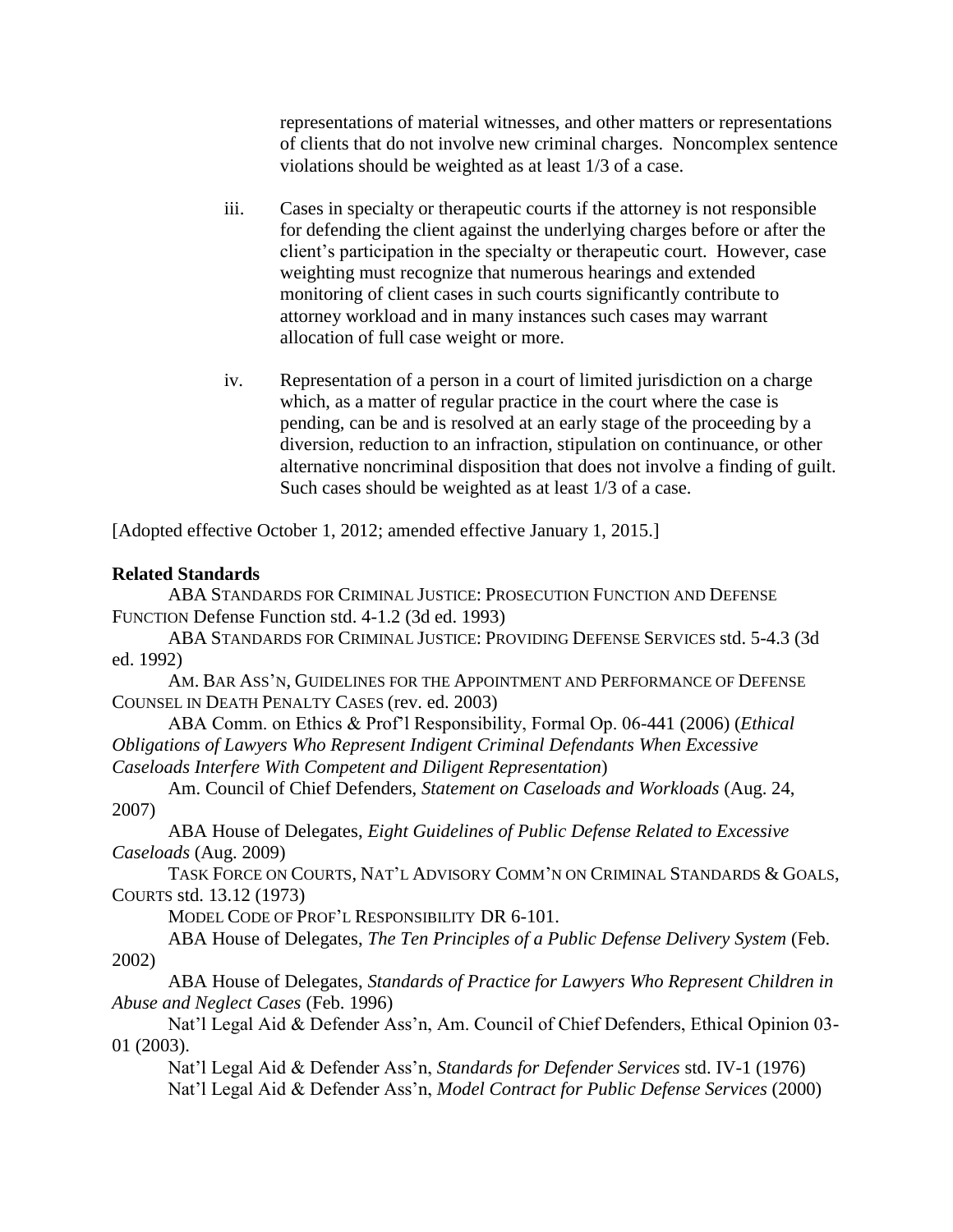Nat'l Ass'n of Counsel for Children, *NACC Recommendations for Representation of Children in Abuse and Neglect Cases* (2001)

Seattle Ordinance 121501 (June 14, 2004)

Indigent Defense Servs. Task Force, Seattle-King County Bar Ass'n, *Guidelines for Accreditation of Defender Agencies* Guideline 1 (1982)

Wash. State Office of Pub. Defense, *Parents Representation Program Standards of Representation* (2009)

BUREAU OF JUDICIAL ASSISTANCE, U.S. DEP'T OF JUSTICE, INDIGENT DEFENSE SERIES NO. 4, KEEPING DEFENDER WORKLOADS MANAGEABLE (2001) (NCJ 185632)

## **Standard 4. Responsibility of Expert Witnesses**

[Reserved.]

# **Standard 5. Administrative Costs**

*Standard 5.1*. [Reserved.]

*Standard 5.2*.

A. Contracts for public defense services should provide for or include administrative costs associated with providing legal representation. These costs should include but are not limited to travel; telephones; law library, including electronic legal research; financial accounting; case management systems; computers and software; office space and supplies; training; meeting the reporting requirements imposed by these standards; and other costs necessarily incurred in the day-to-day management of the contract.

B. Public defense attorneys shall have (1) access to an office that accommodates confidential meetings with clients and (2) a postal address, and adequate telephone services to ensure prompt response to client contact.

[Adopted effective October 1, 2012.]

## **Standard 6. Investigators**

*Standard 6.1.* Public defense attorneys shall use investigation services as appropriate.

[Adopted effective October 1, 2012.]

## **Standards 7-12**

[Reserved.]

## **Standard 13. Limitations on Private Practice**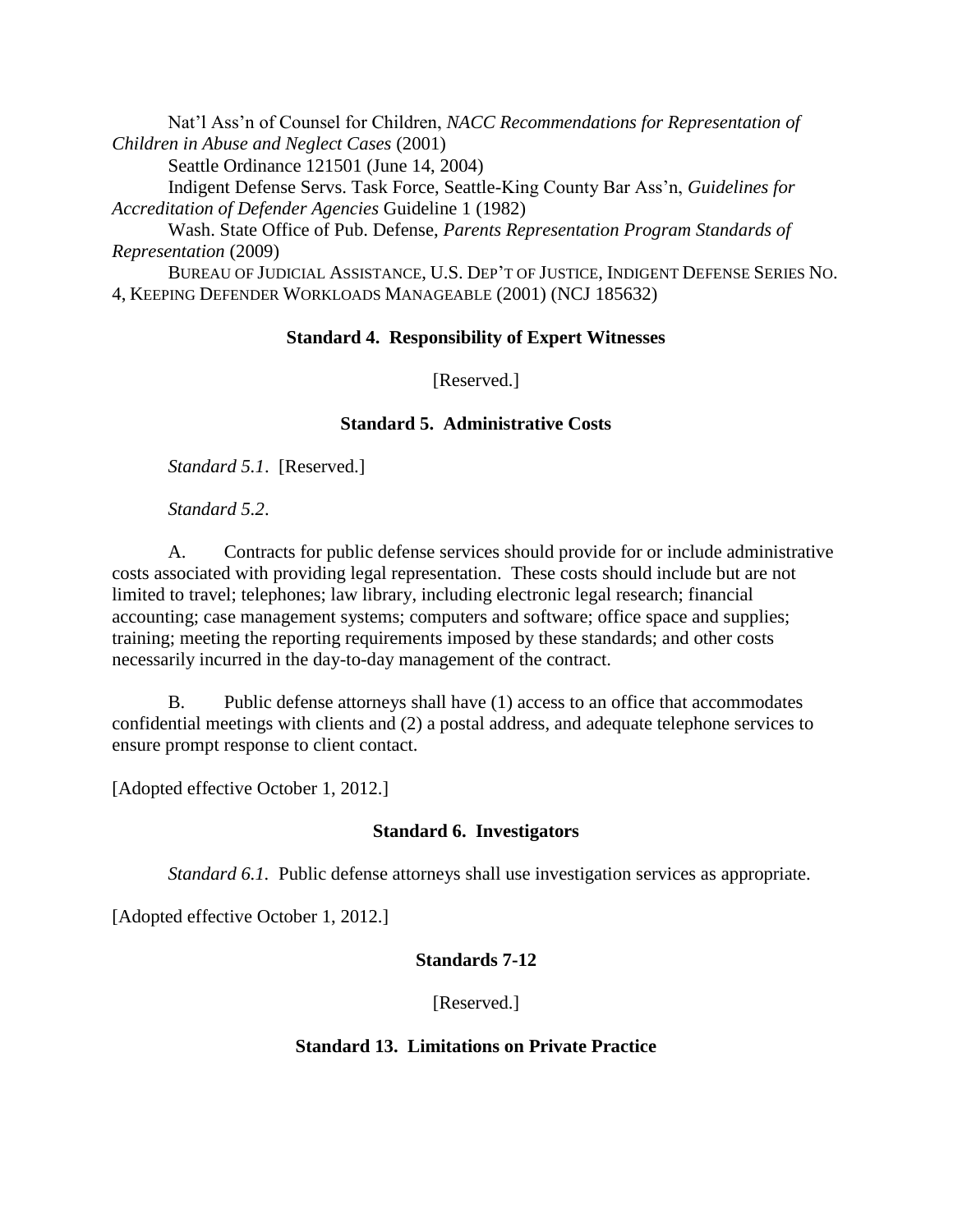Private attorneys who provide public defense representation shall set limits on the amount of privately retained work which can be accepted. These limits shall be based on the percentage of a full-time caseload which the public defense cases represent.

[Adopted effective October 1, 2012.]

# **Standard 14. Qualifications of Attorneys**

*Standard 14.1.* In order to assure that indigent accused receive the effective assistance of counsel to which they are constitutionally entitled, attorneys providing defense services shall meet the following minimum professional qualifications:

- A. Satisfy the minimum requirements for practicing law in Washington as determined by the Washington Supreme Court; and
- B. Be familiar with the statutes, court rules, constitutional provisions, and case law relevant to their practice area; and
- C. Be familiar with the Washington Rules of Professional Conduct; and
- D. Be familiar with the Performance Guidelines for Criminal Defense Representation approved by the Washington State Bar Association; and, when representing youth, be familiar with the Performance Guidelines for Juvenile Defense Representation approved by the Washington State Bar Association; and when representing respondents in civil commitment proceedings, be familiar with the Performance Guidelines for Attorneys Representing Respondents in Civil Commitment Proceedings approved by the Washington State Bar Association; and
- E. Be familiar with the Washington State Guidelines for Appointed Counsel in Indigent Appeals; and
- F. Be familiar with the consequences of a conviction or adjudication, including possible immigration consequences and the possibility of civil commitment proceedings based on a criminal conviction; and
- G. Be familiar with mental health issues and be able to identify the need to obtain expert services; and
- H. Complete seven hours of continuing legal education within each calendar year in courses relating to their public defense practice.

[Adopted effective October 1, 2012; amended effective September 1, 2021.]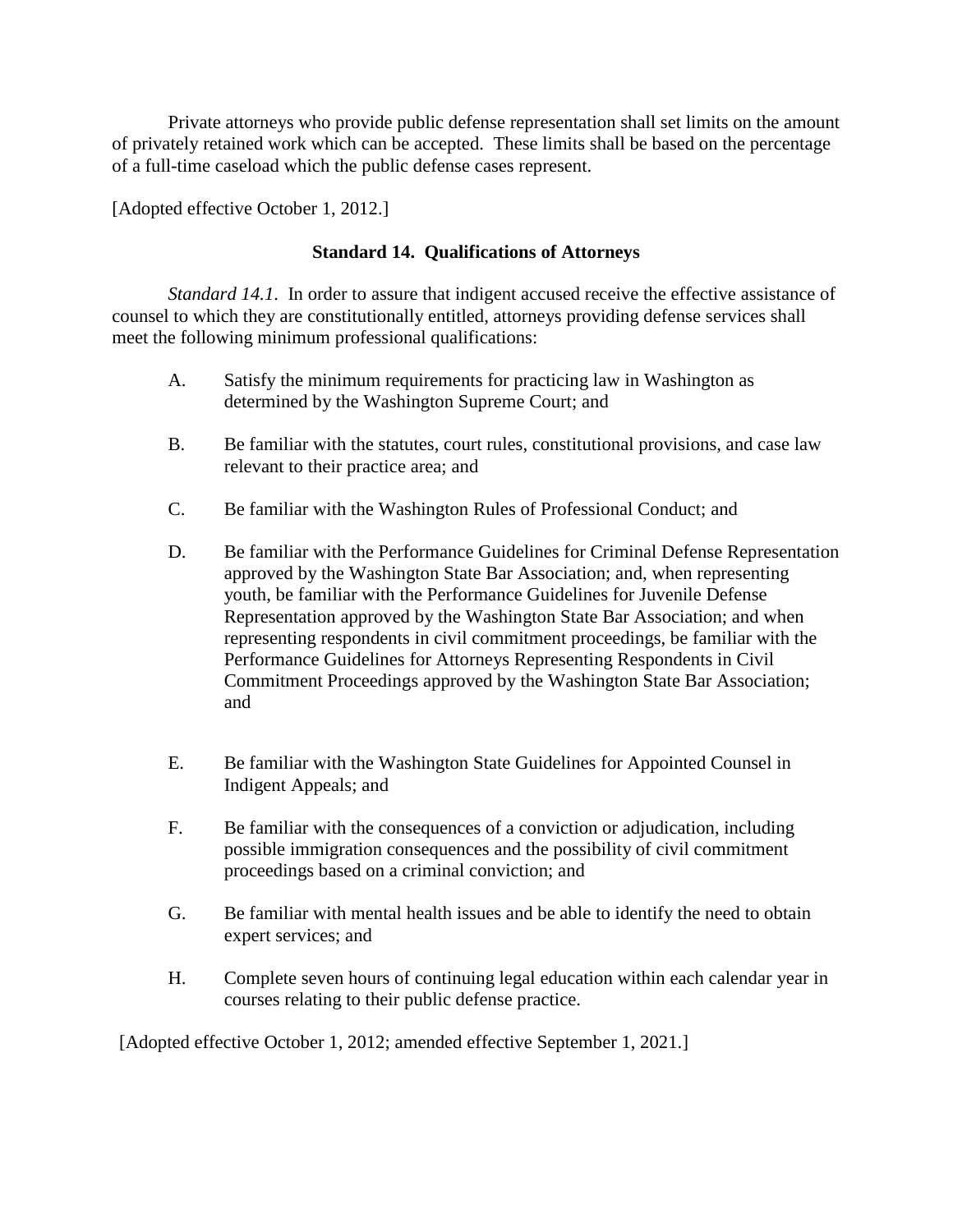Standard 14.2. Attorneys' qualifications according to severity or type of case<sup>1</sup>:

- A. Death Penalty Representation. Each attorney acting as lead counsel in a criminal case in which the death penalty has been or may be decreed and which the decision to seek the death penalty has not yet been made shall meet the following requirements:
	- i. The minimum requirements set forth in Section 1; and
	- ii. At least five years' criminal trial experience; and
	- iii. Have prior experience as lead counsel in no fewer than nine jury trials of serious and complex cases which were tried to completion; and
	- iv. Have served as lead or co-counsel in at least one aggravated homicide case; and
	- v. Have experience in preparation of mitigation packages in aggravated homicide or persistent offender cases; and
	- vi. Have completed at least one death penalty defense seminar within the previous two years; and
	- vii. Meet the requirements of SPRC  $2<sup>2</sup>$ .

The defense team in a death penalty case should include, at a minimum, the two attorneys appointed pursuant to SPRC 2, a mitigation specialist, and an investigator. Psychiatrists, psychologists, and other experts and support personnel should be added as needed.

2

 $\overline{\phantom{a}}$ 

#### SPRC 2

#### APPOINTMENT OF COUNSEL

<sup>&</sup>lt;sup>1</sup> Attorneys working toward qualification for a particular category of cases under this standard may associate with lead counsel who is qualified under this standard for that category of cases.

At least two lawyers shall be appointed for the trial and also for the direct appeal. The trial court shall retain responsibility for appointing counsel for trial. The Supreme Court shall appoint counsel for the direct appeal. Notwithstanding RAP 15.2(f) and (h), the Supreme Court will determine all motions to withdraw as counsel on appeal.

A list of attorneys who meet the requirements of proficiency and experience, and who have demonstrated that they are learned in the law of capital punishment by virtue of training or experience, and thus are qualified for appointment in death penalty trials and for appeals will be recruited and maintained by a panel created by the Supreme Court. All counsel for trial and appeal must have demonstrated the proficiency and commitment to quality representation which is appropriate to a capital case. Both counsel at trial must have five years' experience in the practice of criminal law (and) be familiar with and experienced in the utilization of expert witnesses and evidence, and not be presently serving as appointed counsel in another active trial level death penalty case. One counsel must be, and both may be, qualified for appointment in capital trials on the list, unless circumstances exist such that it is in the defendant's interest to appoint otherwise qualified counsel learned in the law of capital punishment by virtue of training or experience. The trial court shall make findings of fact if good cause is found for not appointing list counsel.

At least one counsel on appeal must have three years' experience in the field of criminal appellate law and be learned in the law of capital punishment by virtue of training or experience. In appointing counsel on appeal, the Supreme Court will consider the list, but will have the final discretion in the appointment of counsel.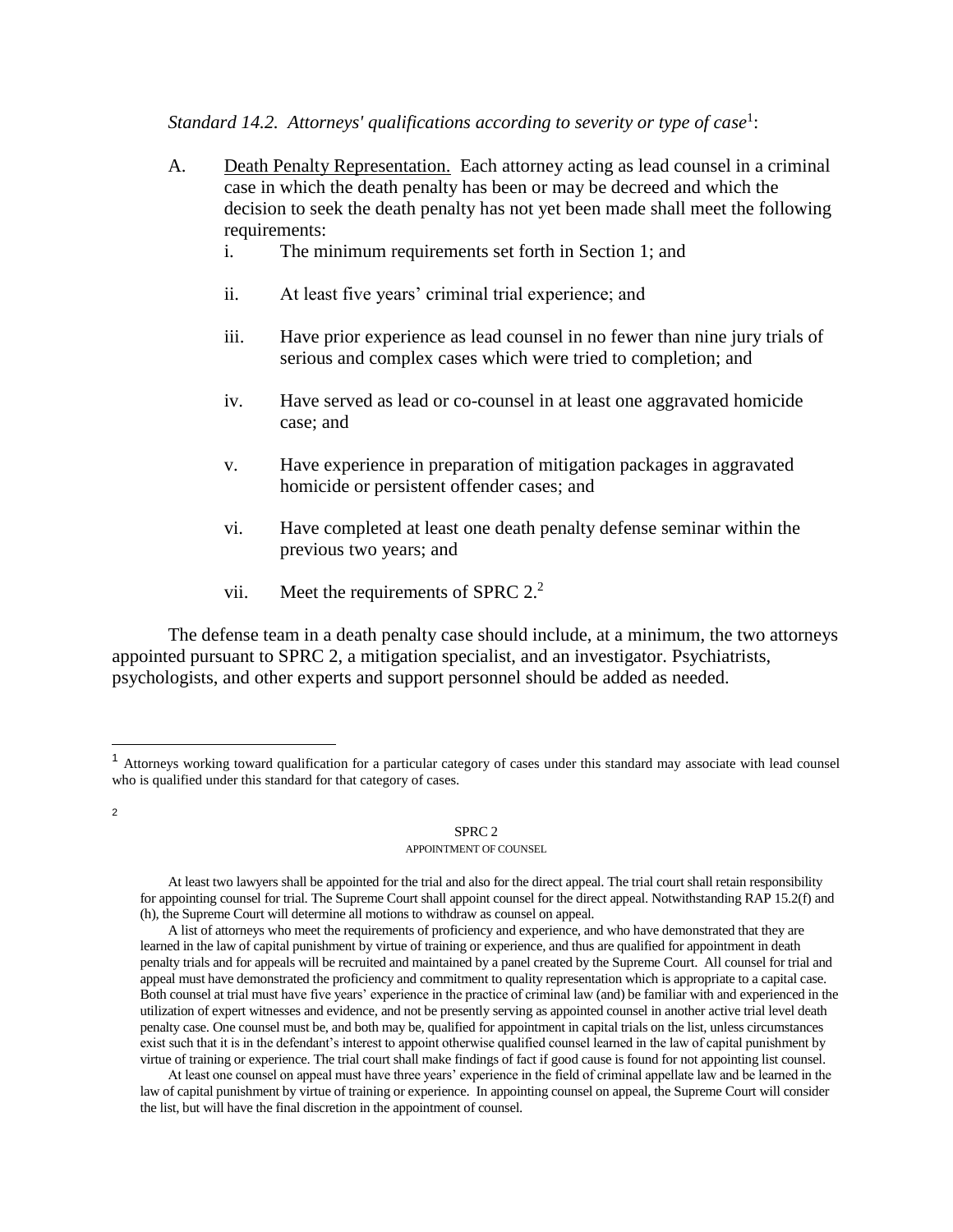- B. Adult Felony Cases—Class A. Each attorney representing a defendant accused of a Class A felony as defined in RCW 9A.20.020 shall meet the following requirements:
	- i. The minimum requirements set forth in Section 1; and
	- ii. Either:
		- a. has served two years as a prosecutor; or
		- b. has served two years as a public defender; or two years in a private criminal practice; and
	- iii. Has been trial counsel alone or with other counsel and handled a significant portion of the trial in three felony cases that have been submitted to a jury.
- C. Adult Felony Cases—Class B Violent Offense. Each attorney representing a defendant accused of a Class B violent offense as defined in RCW 9A.20.020 shall meet the following requirements.
	- i. The minimum requirements set forth in Section 1; and
	- ii. Either;
		- a. has served one year as a prosecutor; or
		- b. has served one year as a public defender; or one year in a private criminal practice; and
	- iii. Has been trial counsel alone or with other counsel and handled a significant portion of the trial in two Class C felony cases that have been submitted to a jury.
- D. Adult Sex Offense Cases. Each attorney representing a client in an adult sex offense case shall meet the following requirements:
	- i. The minimum requirements set forth in Section 1 and Section 2(C); and
	- ii. Has been counsel alone of record in an adult or juvenile sex offense case or shall be supervised by or consult with an attorney who has experience representing juveniles or adults in sex offense cases.
- E. Adult Felony Cases—All Other Class B Felonies, Class C Felonies, Probation or Parole Revocation. Each attorney representing a defendant accused of a Class B felony not defined in Section 2(C) or (D) above or a Class C felony, as defined in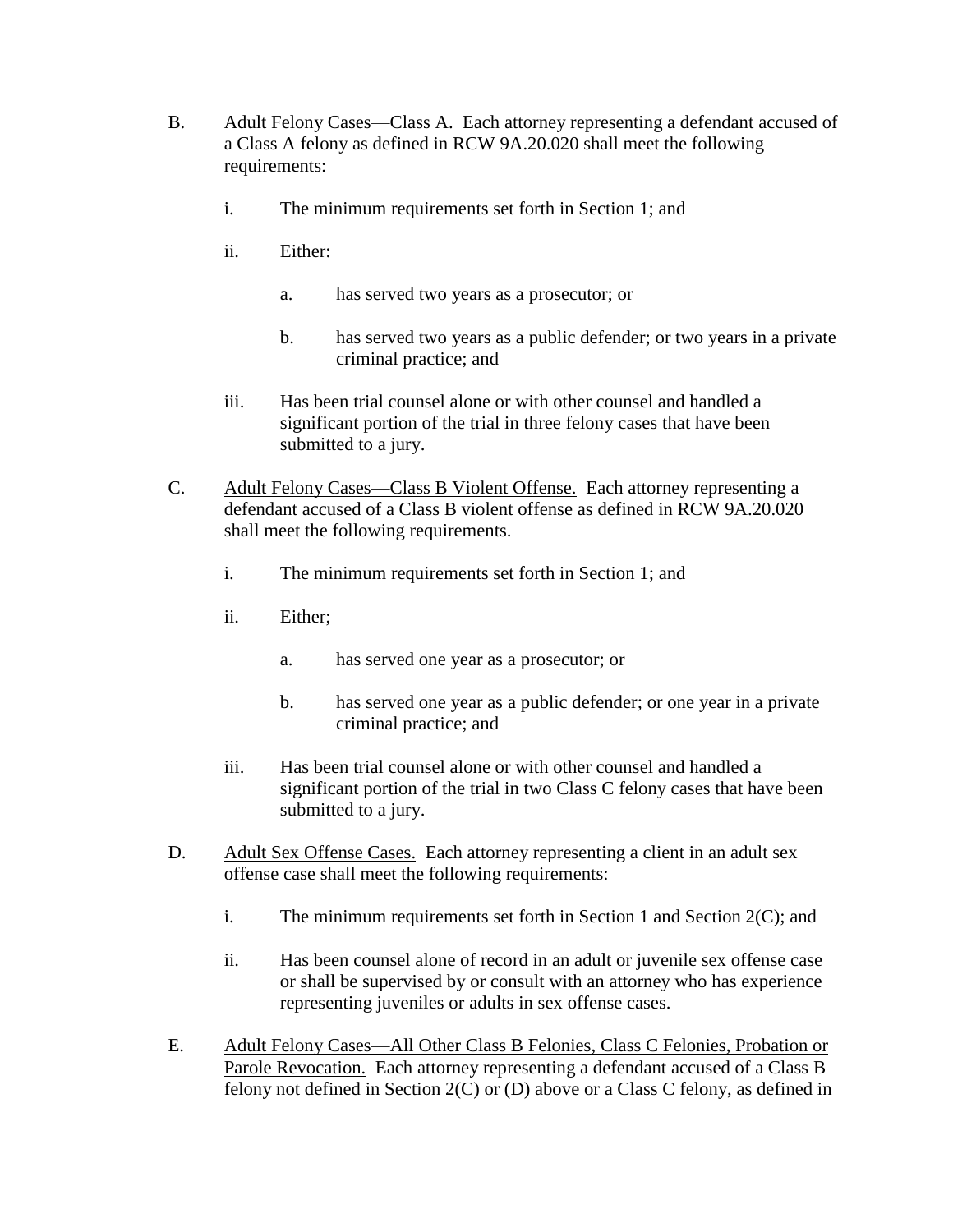RCW 9A.20.020, or involved in a probation or parole revocation hearing shall meet the following requirements:

- i. The minimum requirements set forth in Section 1, and
- ii. Either:
	- a. has served one year as a prosecutor; or
	- b. has served one year as a public defender; or one year in a private criminal practice; and
- iii. Has been trial counsel alone or with other trial counsel and handled a significant portion of the trial in two criminal cases that have been submitted to a jury; and
- iv. Each attorney shall be accompanied at his or her first felony trial by a supervisor if available.
- F. Persistent Offender (Life Without Possibility of Release) Representation. Each attorney acting as lead counsel in a "two strikes" or "three strikes" case in which a conviction will result in a mandatory sentence of life in prison without parole shall meet the following requirements:
	- i. The minimum requirements set forth in Section  $1$ ;<sup>3</sup> and
	- ii. Have at least:

 $\overline{\phantom{a}}$ 

- a. four years' criminal trial experience; and
- b. one year's experience as a felony defense attorney; and
- c. experience as lead counsel in at least one Class A felony trial; and
- d. experience as counsel in cases involving each of the following:
	- 1. Mental health issues; and
	- 2. Sexual offenses, if the current offense or a prior conviction that is one of the predicate cases resulting in the possibility of life in prison without parole is a sex offense; and

<sup>3</sup> RCW 10.101.060(1)(a)(iii) provides that counties receiving funding from the state Office of Public Defense under that statute must require "attorneys who handle the most serious cases to meet specified qualifications as set forth in the Washington state bar association endorsed standards for public defense services or participate in at least one case consultation per case with office of public defense resource attorneys who are so qualified. The most serious cases include all cases of murder in the first or second degree, persistent offender cases, and class A felonies."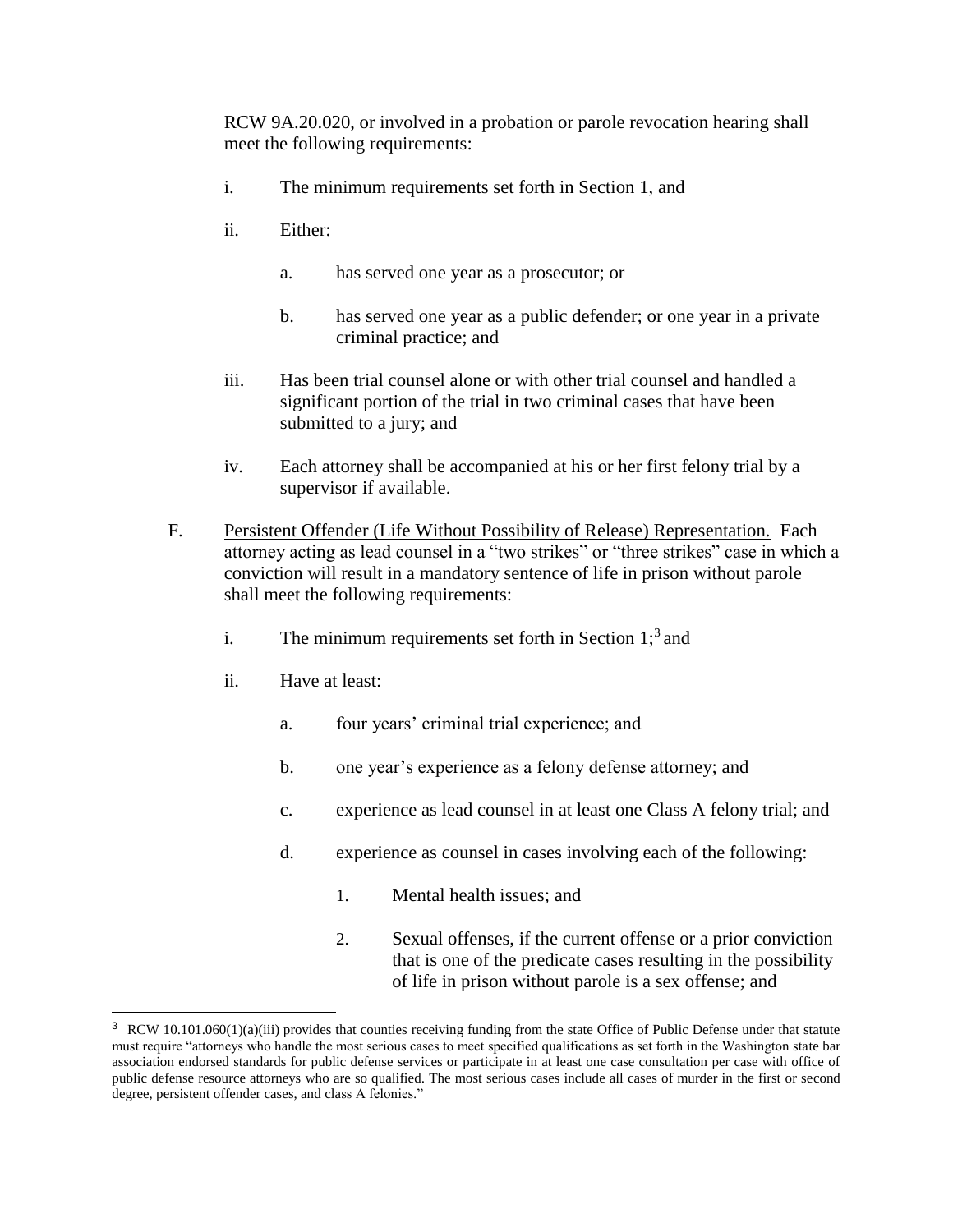- 3. Expert witnesses; and
- 4. One year of appellate experience or demonstrated legal writing ability.
- G. Juvenile Cases—Class A. Each attorney representing a juvenile accused of a Class A felony shall meet the following requirements:
	- i. The minimum requirements set forth in Section 1, and
	- ii. Either:
		- a. has served one year as a prosecutor; or
		- b. has served one year as a public defender; or one year in a private criminal practice; and
	- iii. Has been trial counsel alone of record in five Class B and C felony trials; and
	- iv. Each attorney shall be accompanied at his or her first juvenile trial by a supervisor, if available.
- H. Juvenile Cases—Classes B and C. Each attorney representing a juvenile accused of a Class B or C felony shall meet the following requirements:
	- i. The minimum requirements set forth in Section 1; and
	- ii. Either:
		- a. has served one year as a prosecutor; or
		- b. has served one year as a public defender; or one year in a private criminal practice, and
	- iii. Has been trial counsel alone in five misdemeanor cases brought to a final resolution; and
	- iv. Each attorney shall be accompanied at his or her first juvenile trial by a supervisor if available.
- I. Juvenile Sex Offense Cases. Each attorney representing a client in a juvenile sex offense case shall meet the following requirements:
	- i. The minimum requirements set forth in Section 1 and Section 2(H); and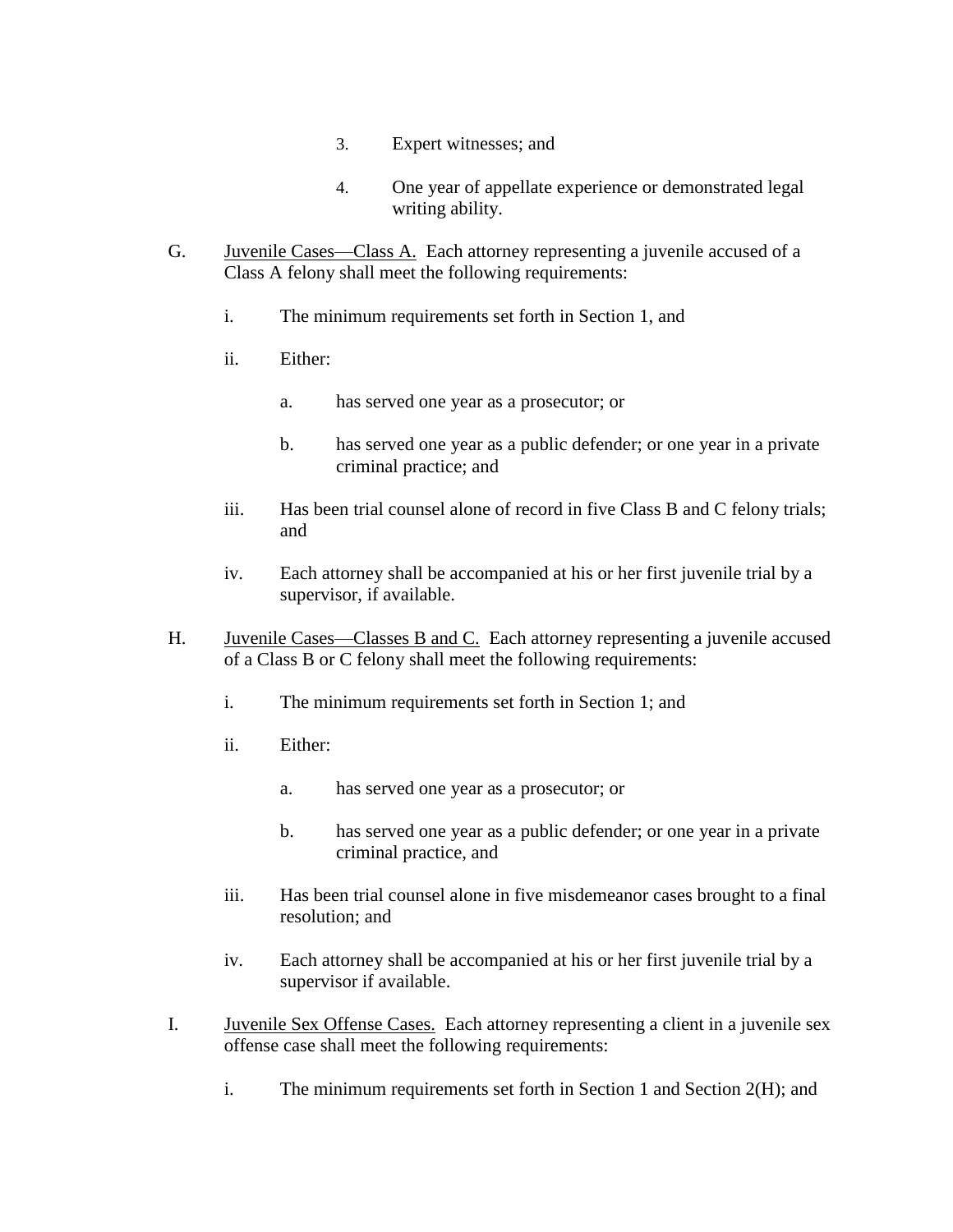- ii. Has been counsel alone of record in an adult or juvenile sex offense case or shall be supervised by or consult with an attorney who has experience representing juveniles or adults in sex offense cases.
- J. Juvenile Status Offenses Cases. Each attorney representing a client in a "Becca" matter shall meet the following requirements:
	- i. The minimum requirements as outlined in Section 1; and
	- ii. Either:
		- a. have represented clients in at least two similar cases under the supervision of a more experienced attorney or completed at least three hours of CLE training specific to "status offense" cases; or
		- b. have participated in at least one consultation per case with a more experienced attorney who is qualified under this section.
- K. Misdemeanor Cases.Each attorney representing a defendant involved in a matter concerning a simple misdemeanor or gross misdemeanor or condition of confinement, shall meet the requirements as outlined in Section 1.
- L. Dependency Cases.Each attorney representing a client in a dependency matter shall meet the following requirements:
	- i. The minimum requirements as outlined in Section 1; and
	- ii. Attorneys handling termination hearings shall have six months' dependency experience or have significant experience in handling complex litigation.
	- iii. Attorneys in dependency matters should be familiar with expert services and treatment resources for substance abuse.
	- iv. Attorneys representing children in dependency matters should have knowledge, training, experience, and ability in communicating effectively with children, or have participated in at least one consultation per case either with a state Office of Public Defense resource attorney or other attorney qualified under this section.
- M. Civil Commitment Cases.Each attorney representing a respondent shall meet the following requirements:
	- i. The minimum requirements set forth in Section 1; and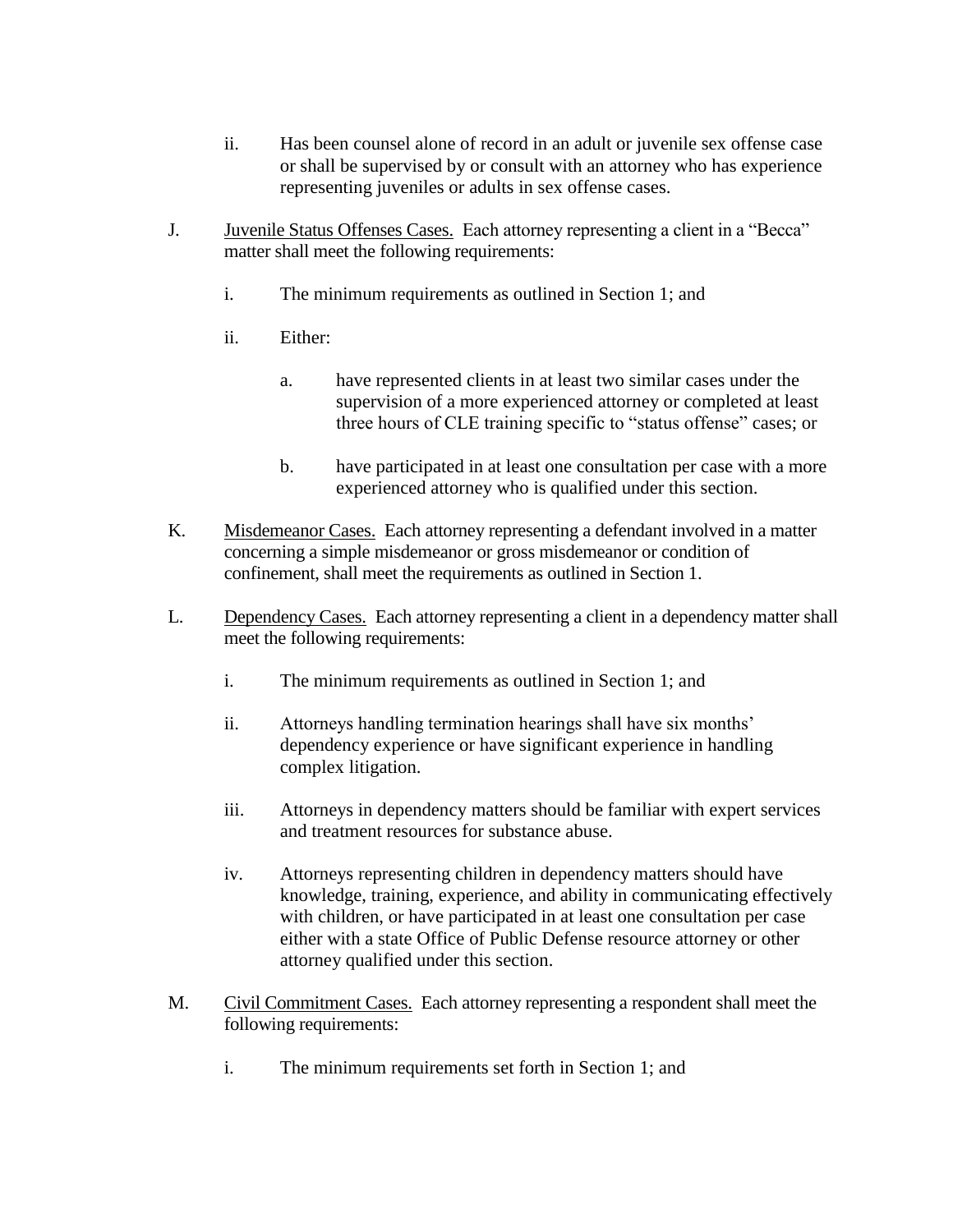- ii. Each staff attorney shall be accompanied at his or her first 90 or 180 day commitment hearing by a supervisor; and
- iii. Shall not represent a respondent in a 90 or 180 day commitment hearing unless he or she has either:
	- a. served one year as a prosecutor; or
	- b. served one year as a public defender; or one year in a private civil commitment practice, and
	- c. been trial counsel in five civil commitment initial hearings; and
- iv. Shall not represent a respondent in a jury trial unless he or she has conducted a felony jury trial as lead counsel; or been co-counsel with a more experienced attorney in a 90 or 180 day commitment hearing.
- N. Sex Offender "Predator" Commitment Cases.Generally, there should be two counsel on each sex offender commitment case. The lead counsel shall meet the following requirements:
	- i. The minimum requirements set forth in Section 1; and
	- ii. Have at least:
		- a. Three years' criminal trial experience; and
		- b. One year's experience as a felony defense attorney or one year's experience as a criminal appeals attorney; and
		- c. Experience as lead counsel in at least one felony trial; and
		- d. Experience as counsel in cases involving each of the following:
			- 1. Mental health issues; and
			- 2. Sexual offenses; and
			- 3. Expert witnesses; and
		- e. Familiarity with the Civil Rules; and
		- f. One year of appellate experience or demonstrated legal writing ability.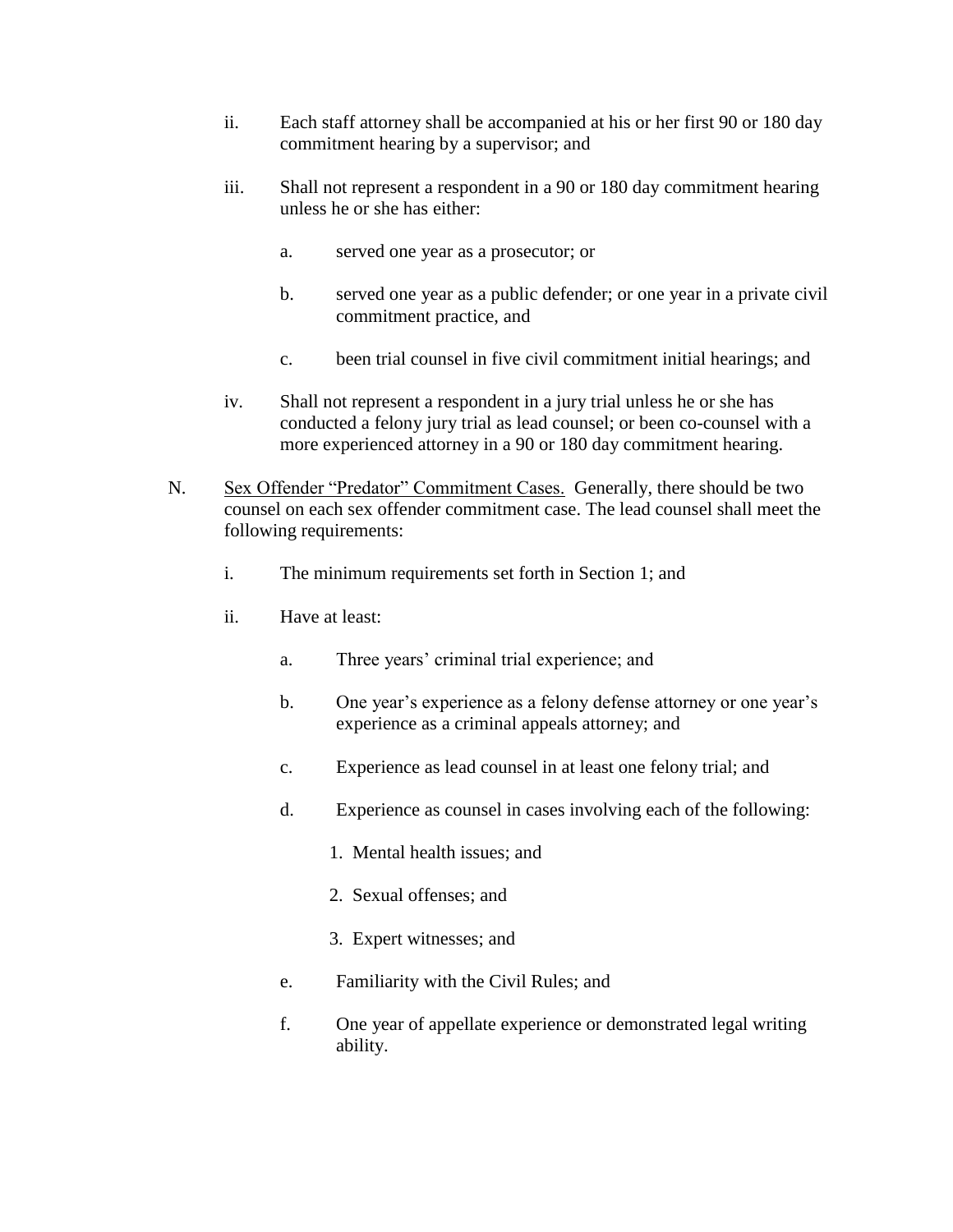Other counsel working on a sex offender commitment case should meet the minimum requirements in Section 1 and have either one year's experience as a public defender or significant experience in the preparation of criminal cases, including legal research and writing and training in trial advocacy.

- O. Contempt of Court Cases.Each attorney representing a respondent shall meet the following requirements:
	- i. The minimum requirements set forth in Section 1; and
	- ii. Each attorney shall be accompanied at his or her first three contempt of court hearings by a supervisor or more experienced attorney, or participate in at least one consultation per case with a state Office of Public Defense resource attorney or other attorney qualified in this area of practice.
- P. Specialty Courts.Each attorney representing a client in a specialty court (e.g., mental health court, drug diversion court, homelessness court) shall meet the following requirements:
	- i. The minimum requirements set forth in Section 1; and
	- ii. The requirements set forth above for representation in the type of practice involved in the specialty court (e.g., felony, misdemeanor, juvenile); and
	- iii. Be familiar with mental health and substance abuse issues and treatment alternatives.

[Adopted effective October 1, 2012.]

*Standard 14.3. Appellate Representation.* Each attorney who is counsel for a case on appeal to the Washington Supreme Court or to the Washington Court of Appeals shall meet the following requirements:

- A. The minimum requirements as outlined in Section 1; and
- B. Either:
	- i. has filed a brief with the Washington Supreme Court or any Washington Court of Appeals in at least one criminal case within the past two years; or
	- ii. has equivalent appellate experience, including filing appellate briefs in other jurisdictions, at least one year as an appellate court or federal court clerk, extensive trial level briefing, or other comparable work.
- C. Attorneys with primary responsibility for handling a death penalty appeal shall have at least five years' criminal experience, preferably including at least one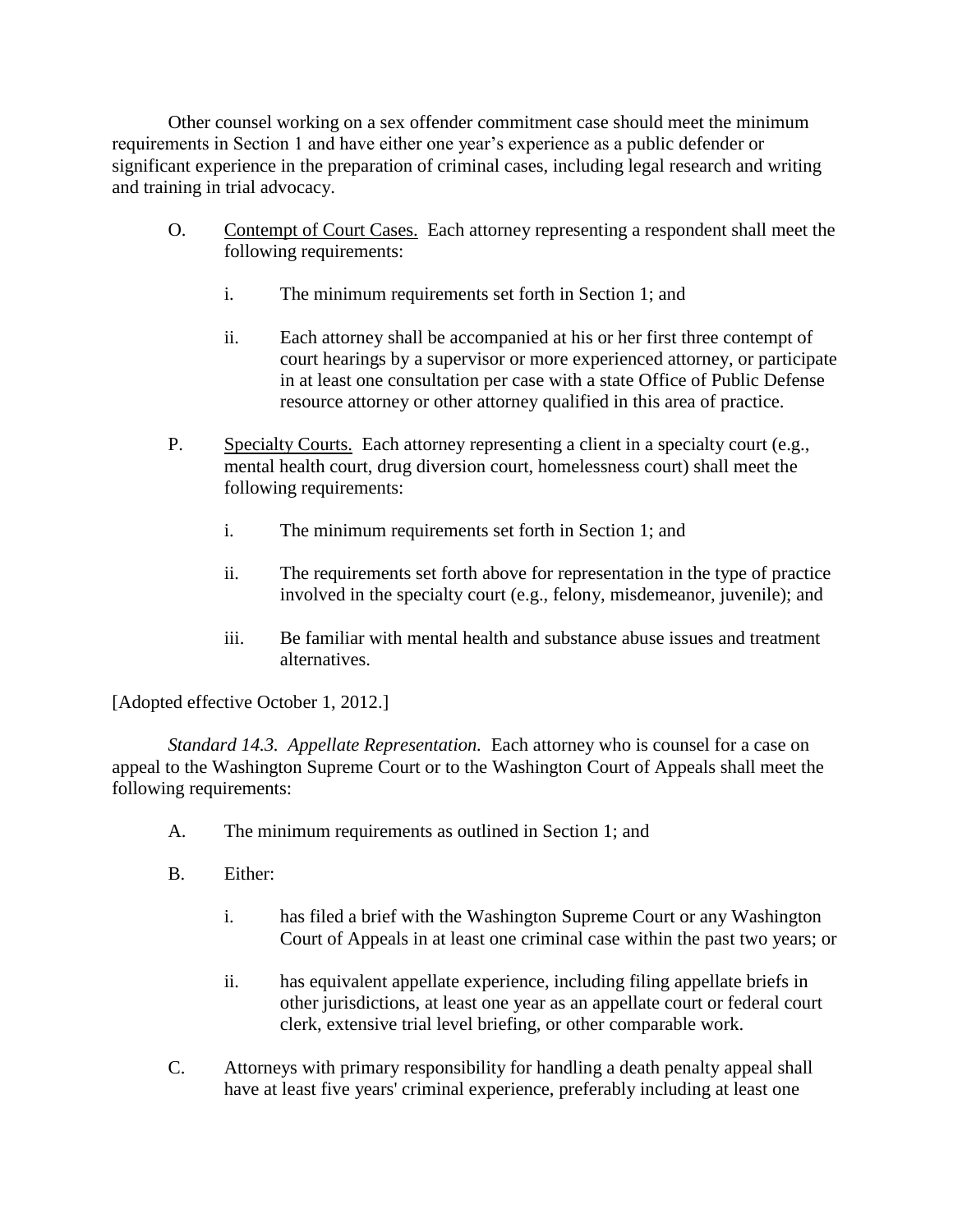homicide trial and at least six appeals from felony convictions, and meet the requirements of SPRC 2.

RALJ Misdemeanor Appeals to Superior Court: Each attorney who is counsel alone for a case on appeal to the Superior Court from a court of limited jurisdiction should meet the minimum requirements as outlined in Section 1, and have had significant training or experience in either criminal appeals, criminal motions practice, extensive trial level briefing, clerking for an appellate judge, or assisting a more experienced attorney in preparing and arguing a RALJ appeal.

[Adopted effective October 1, 2012.]

*Standard 14.4. Legal Interns.*

- A. Legal interns must meet the requirements set out in APR 9.
- B. Legal interns shall receive training pursuant to APR 9, and in offices of more than seven attorneys, an orientation and training program for new attorneys and legal interns should be held.

[Adopted effective October 1, 2012.]

# **Standards 15-18**

[Reserved.]

# **CERTIFICATION OF COMPLIANCE**

For criminal and juvenile offender cases, and civil commitment proceedings under RCW 71.05, a signed Certification of Compliance with Applicable Standards must be filed by an appointed attorney by separate written certification on a quarterly basis in each court in which the attorney has been appointed as counsel.

The certification must be in substantially the following form: